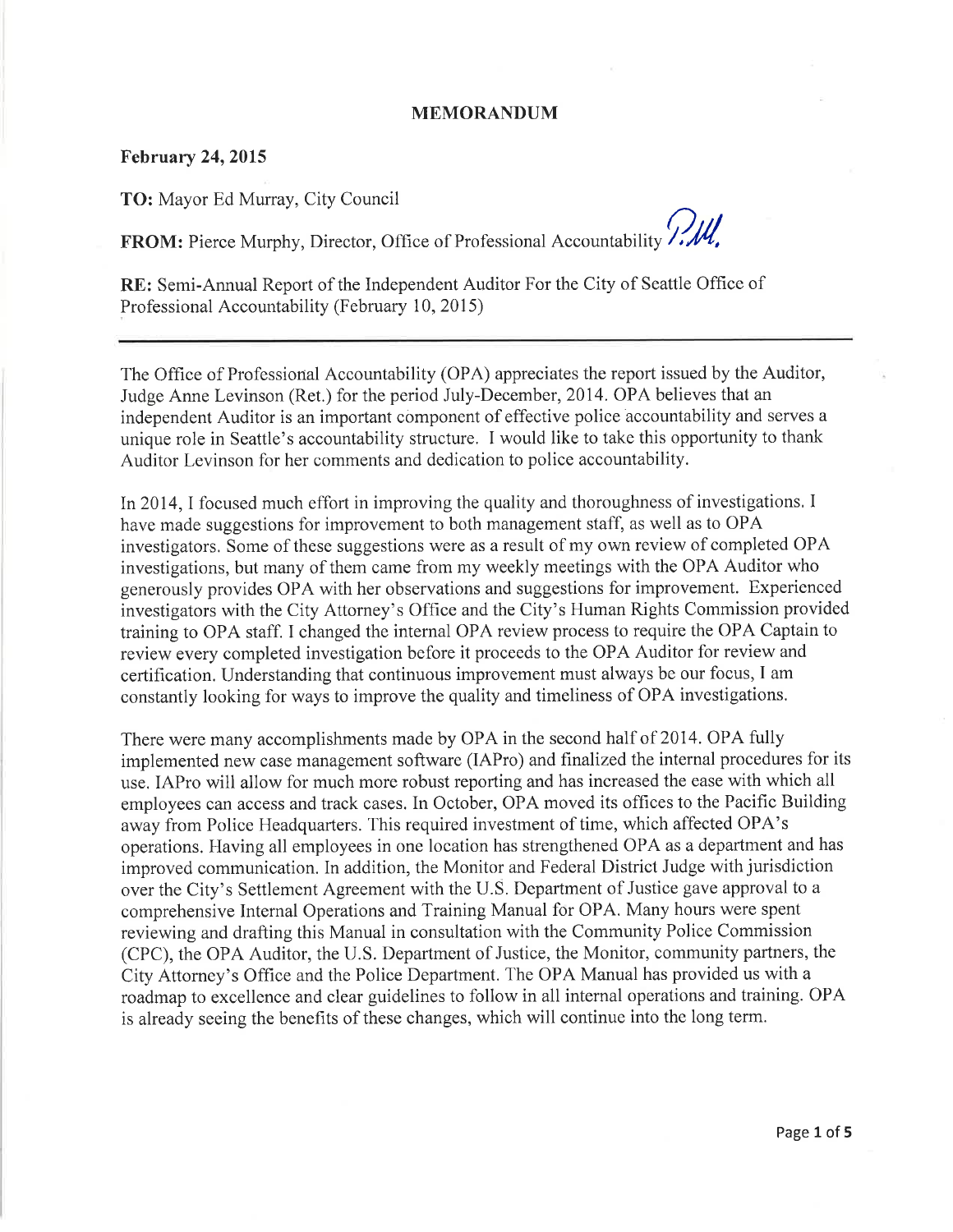## Recommendations Bv the OPA Auditor

Of the ten recommendations made by the OPA Auditor for this reporting period, only two are within (or partially within) my authority as OPA Director to take action.

Audítor Recommendatíon #L'The Department and OPA should establish an easy means of referral for investigation of possible misconduct any concerns regarding officers whom others in the criminal justice system believe may have not acted with integrity or honesty.

OPA agrees with this recommendation as a desirable goal. I will begin work on reaching out to the various parties mentioned by the Auditor in order to gauge the feasibility of implementing such a process. Because implementation of this recommendation will require the voluntary and active involvement of parties over whom I have no authority, it is impossible at this time to commit to a successful implementation of this recommendation.

**Auditor Recommendation** #6: OPA and the Chief's Office should modify the way in which the new Management Action Finding is being used so that the issuance of the Finding and the Department's response can be included in the case closing letter sent to the complainant.

OPA agrees to implement this recommendation in part. It would be a good practice to provide the complainant with copies of both the OPA Management Action Recommendation to SPD and the Department's response to that recommendation. However, it is impractical to delay OPA's closing letter to the complainant while waiting for the crafting of the recommendation and the response by SPD. Instead, OPA will modify its process such that the complainant will receive <sup>a</sup> copy of the Management Action Recommendation when it is sent to SPD and a copy of the Department's response once OPA receives it.

# Staffine

One factor that significantly affected OPA's work was the lack of adequate staffrng. In early 2014, SPD decided to end its practice of assigning either a sergeant or acting sergeant to OPA as a developmental assignment to handle intakes for the unit. Without a staff member to handle intakes, the sergeants assigned to OPA as investigators have had to handle all intakes in addition to their regular case load. Handling intakes is no small task. Great care must be taken to fully understand and listen to the complainant, and a significant amount of preliminary investigation needs to be performed so I can properly classify the case within the required 30 days.

To provide additional context, below are two examples of complaints that we received recently. The first example is of a simple intake as the investigator was able to quickly locate the citation and identify the named officer. The second example is of a complex intake. OPA receives approximately five intakes per business day.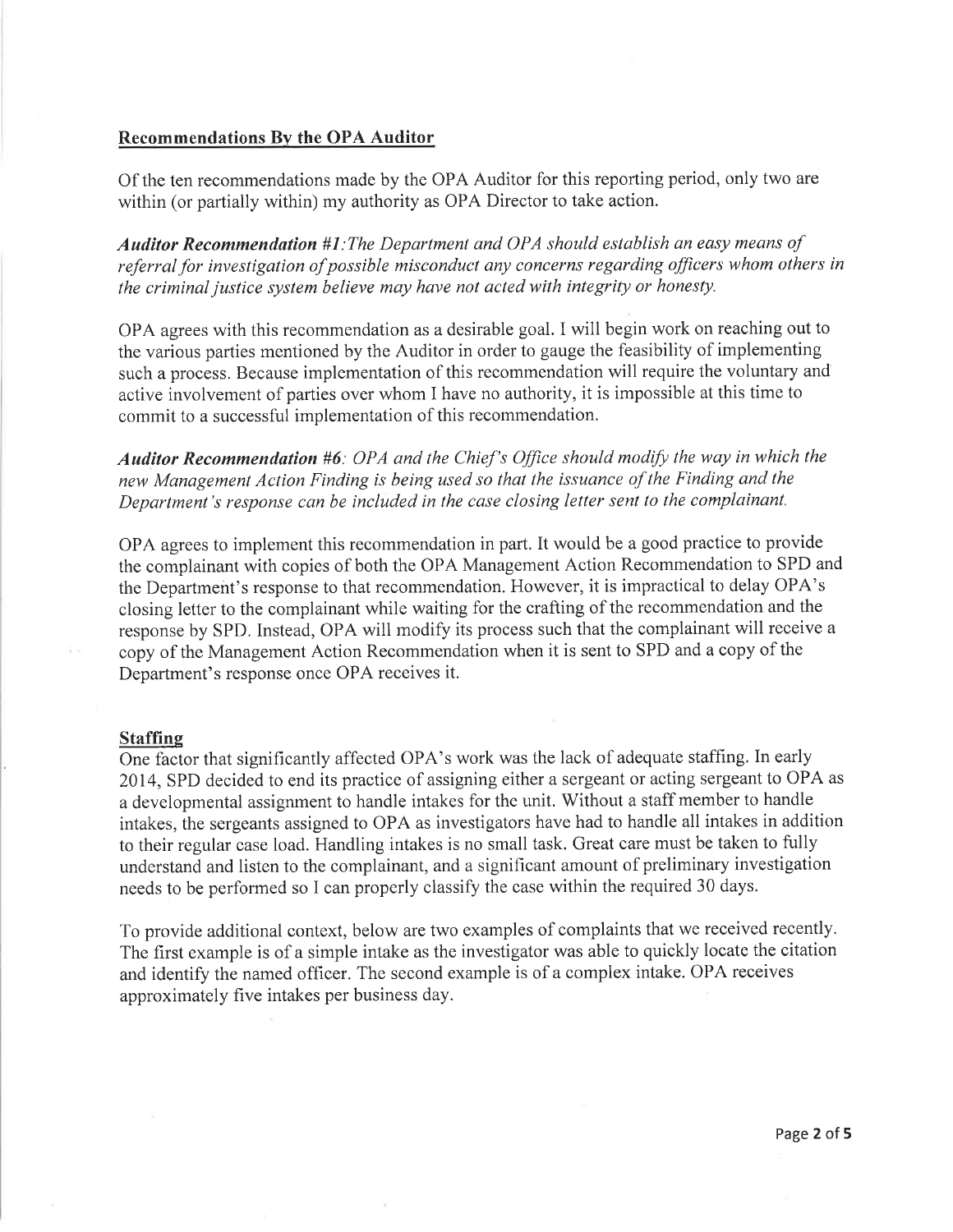The following actions were taken by the investigators and the associated time spent is reflected.

| Intake Example 1                                                        |                   |
|-------------------------------------------------------------------------|-------------------|
| Speaking with the complainant who came to the office:                   | $20 \text{ min}$  |
| Locate citation:                                                        | $10 \text{ min}$  |
| Map the location of the incident:                                       | 5 min             |
| Send notifications to the appropriate parties informing them that a     |                   |
| complaint was received:                                                 | 5 min             |
| Search SPD's databases to locate video related to the incident:         | 5 min             |
| In-Car-Video review and notation:                                       | $110 \text{ min}$ |
| Complete data entry, forward to the next stage in OPA's review process: | $10 \text{ min}$  |

In summary, this intake took 2 hours 45 minutes.

| Intake Example 2                                                                 |                  |
|----------------------------------------------------------------------------------|------------------|
| Complaint received and reviewed:                                                 | 30 min           |
| Interview with the complainant:                                                  | 50 min           |
| Review SPD Significant Events notifications and review dispatch report:          | $15 \text{ min}$ |
| Review In-Car-Video:                                                             | $70 \text{ min}$ |
| Send notifications to the appropriate parties informing them that a              |                  |
| complaint was received:                                                          | 5 min            |
| In-Car-Video review (14 videos):                                                 | 285 min          |
| Conduct two interviews:                                                          | 105              |
| Call with the complainant:                                                       | $10 \text{ min}$ |
| Review dispatch reports, request: records, In-Car-Video and radio audio:         | $50 \text{ min}$ |
| Call with the complainant:                                                       | $10 \text{ min}$ |
| Review and notation of 23 minutes radio audio:                                   | $60 \text{ min}$ |
| Conduct interviews, complete notes and finalize investigative documents: 120 min |                  |

In summary, this intake took over 13 hours.

It is not difficult to imagine the impact this investment of time has on the workflow of an investigator who already has a full case load of complaints to investigate. Finally, it must be noted that the number of intakes coming to OPA has increased over the past year. This is a result of an increased emphasis being placed on the need for intemal referrals of possible misconduct, proactive review of various internal and external sources by OPA, and the efforts we have made to increase public accessibility to OPA.

In order to meet this increased demand, OPA requested and received funding for a fulltime intake position beginning in January, 2015. However, because I am còmmitted to hiring <sup>a</sup> civilian in this position, it cannot be filled until the City concludes contract negotiations with the bargaining unit that represents sergeants.

In the second half of 2014, OPA continued to experience a number of changes to its management staff. September, SPD transferred the OPA Lieutenant and one sergeant to other positions, A replacement lieutenant and sergeant were identihed and transferred into OPA, requiring time for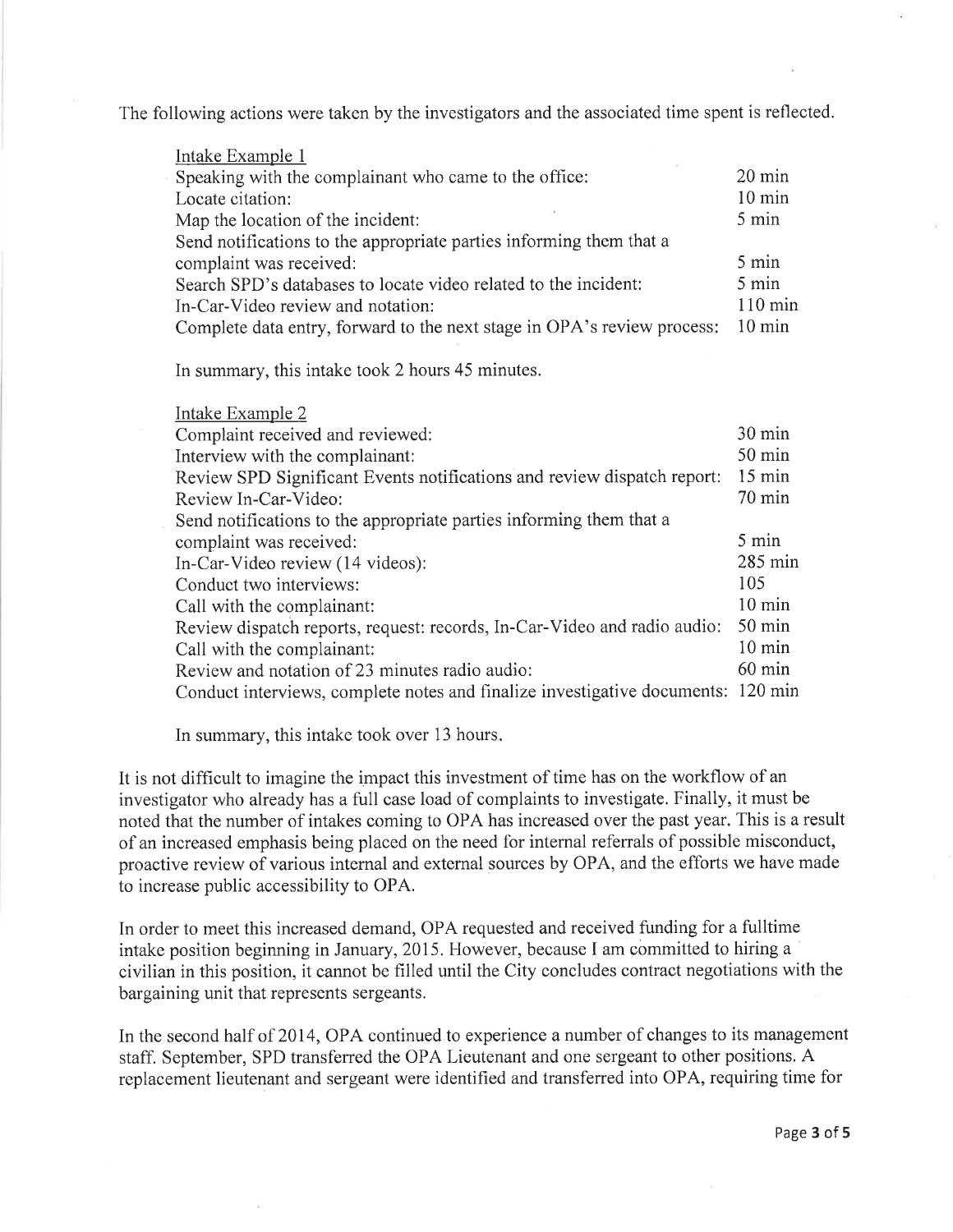training on OPA procedures and to gain the expertise required to conduct OPA's work effectively. The current Acting Lieutenant's time was taken up with training the new lieutenant and sergeant. All of this added to a significant loss of productivity with respect to the core work of OPA in investigating complaints.

One of OPA's administrative specialists who had been heavily involved in case management transferred out of the unit in August, leaving a gap in operations and in institutional expertise. OPA received some help from temporary administrative staff during the hiring period. While OPA identified a highly qualified replacement candidate in October, this person could not begin work at OPA until February, 2015 due to the time it took for SPD to complete her background.

#### Audio and Video Review

Due to the ever increasing use of audio and video recordings by both officers and community members alike, as well as an increase in the length of the audio and video captured by officers, OPA's investigations and review processes take longer than they did previously. SPD has been placing a greater emphasis on the importance of its officers capturing the entirety of their public contacts on their In-car Video systems. Front and rear cameras inside the patrol cars run simultaneously, producing a significant amount of video that must be reviewed by OPA in order to comprehensively investigate each case. We estimate that a ten minute video with audio takes at least thirty minutes for an OPA investigator to document and make notes on the content of the video. Poor quality audio or video requires that our investigators review the recordings multiple times. Lastly, the OPA Lieutenant, Captain, and Director all must review the relevant audio and video recordings to assure quality and thoroughness in their work. This comprehensive review of recordings allows OPA to be certain that all potential misconduct related to an incident is identified and properly investigated.

# Electronic Case Management and Data Collection

In May of 2014, OPA was the first unit within in SPD that fully implemented the software system, IAPro, which is now used widely throughout the SPD. The Police Department did not have an IAPro expert on staff and thus, OPA and the Department were learning how to customize the system and optimize its functionality as it was being used. This required great flexibility by OPA and constant changes in OPA's internal operating procedures throughout the second half of the year. OPA's procedures documents detailing use of IAPro are now used as <sup>a</sup> model for other units. During the implementation period between May and December, OPA was processing cases using IAPro, while at the same time using paper copies for review and distribution to external parties outside of the OPA unit. This duplicative work was necessary to allow parties who review completed cases, such as the Chain of Command and the Auditor, to do so, as they did not have access to the cases electronically. Dual electronic and paper processes added to the administrative time to process cases.

#### Completion of Investigations

The deadline of 180 days for completion of cases only applies to cases for which discipline will be imposed, as required by the City's contract with the Seattle Police Offrcers Guild. 'While I certainly agree that all cases should be completed expeditiously, there is no deadline for cases without sustained findings. As Auditor Levinson noted, the three cases cited in the report as extending longer than 180 days did not result in sustained findings or discipline. Had there been